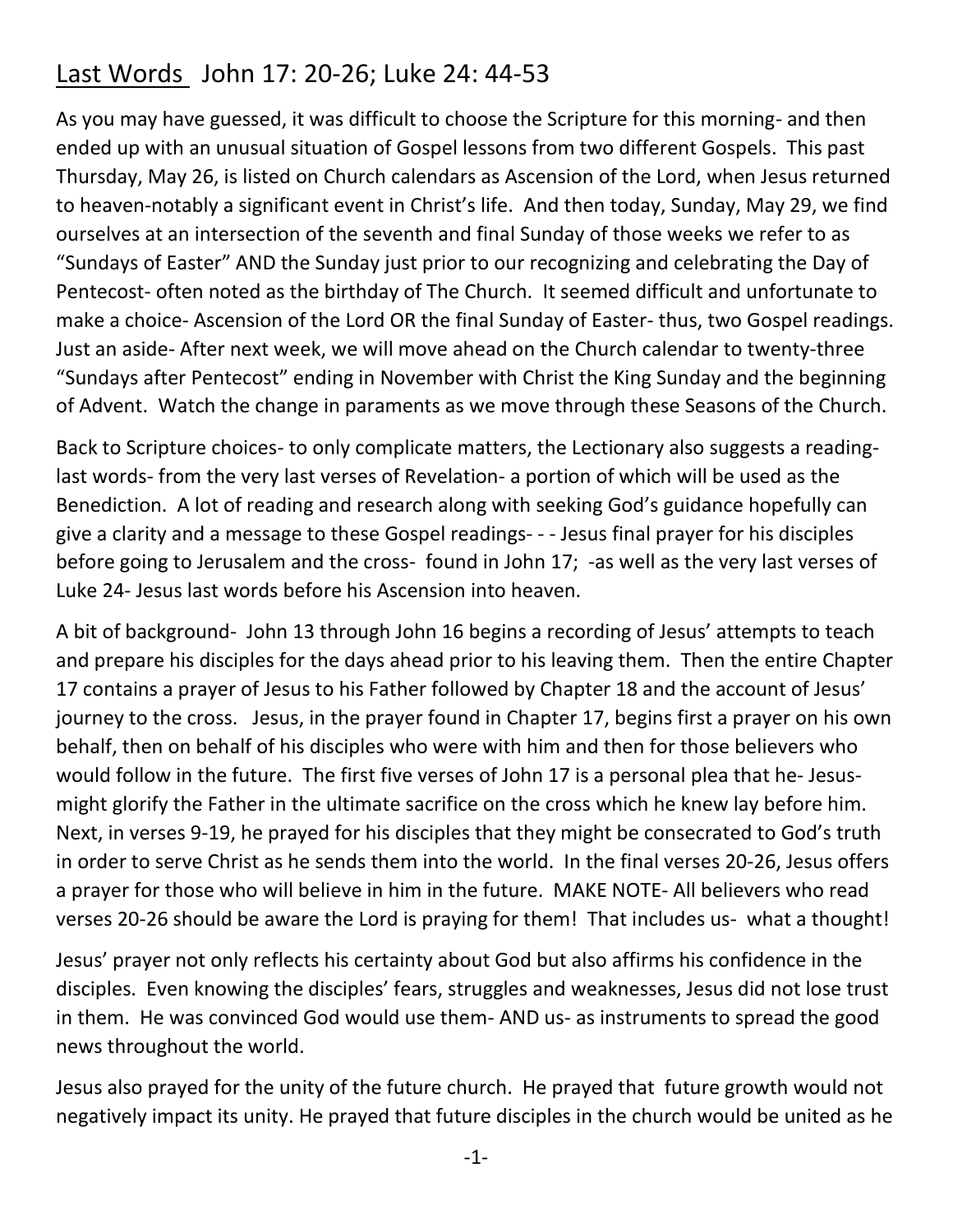and God, the Father, were united: verse 21- "That they may all be one. As you, Father, are in me and I am in you." Jesus' unity with the Father is based on a unique personal communion of the Son with the Father.

The unity in Jesus' prayer for future generations in the church extends beyond organizational uniformity. If Christians, independent of denomination, loved one another as Jesus loved the Father and the Father loved Jesus, this same expression of love should be evident in the life and work of "the church" as much as humanly possible. The motivating power of God's love which guided the ministry of Jesus should then be the dominating expression of the church's mission. We who claim to be "the church" must guard against times of disunity in "the church" which often may prove to be examples to the world that the "the church" has lost sight of its mission to share God's love as it claims to experience it in Christ.

We often pray the petitions in what we call The Lord's Prayer, but Jesus' farewell, final words in John's Gospel is the prayer in which we are most deeply prayed FOR- we are the recipients of the prayer. This prayer of Jesus truly unifies all humankind and binds us- and the worldintimately to the God in whose heart we dwell.

Our second Gospel reading- Luke 24: 44-53; First of all- the event of Christ's Ascension into heaven is mentioned only briefly in the Gospels- first in the last two verses of the Gospel of Mark and then at the very end of the Gospel of Luke- verses 50 and 51. Additionally, in the first eleven verses of the Book of Acts, we find the writer, also Luke, repeating some of the things he included at the end of Luke 24.

In Luke, Christ's Ascension is recorded after Jesus' resurrection when he met the two on the road to Emmaus and went with them to the place where the disciples were gathered. Jesus reveals himself to them proving it by showing them his hands and his feet as well as eating with them. We then find Jesus "opened their minds to understand the scriptures" and reminded them they were witnesses to his suffering, death and resurrection. He instructed them to stay in the city until they had received power from on high- the power God would send. Then he took them out as far as Bethany, blessed them and was carried up to heaven. Their response was to worship him and return to Jerusalem with great joy and were continually in the temple blessing God. Their response is significant- they believed without question what they had seen and heard, they worshiped continually while they waited for what Jesus promised would be sent to them. That promise was fulfilled on the Day of Pentecost- which will be addressed next Sunday.

The primary message from Jesus for the disciples and for us who have followed them is found as Jesus "opened their minds to understand the scriptures." The scriptures- "Thus it is written, that the Messiah is to suffer and to rise from the dead on the third day, and that repentance